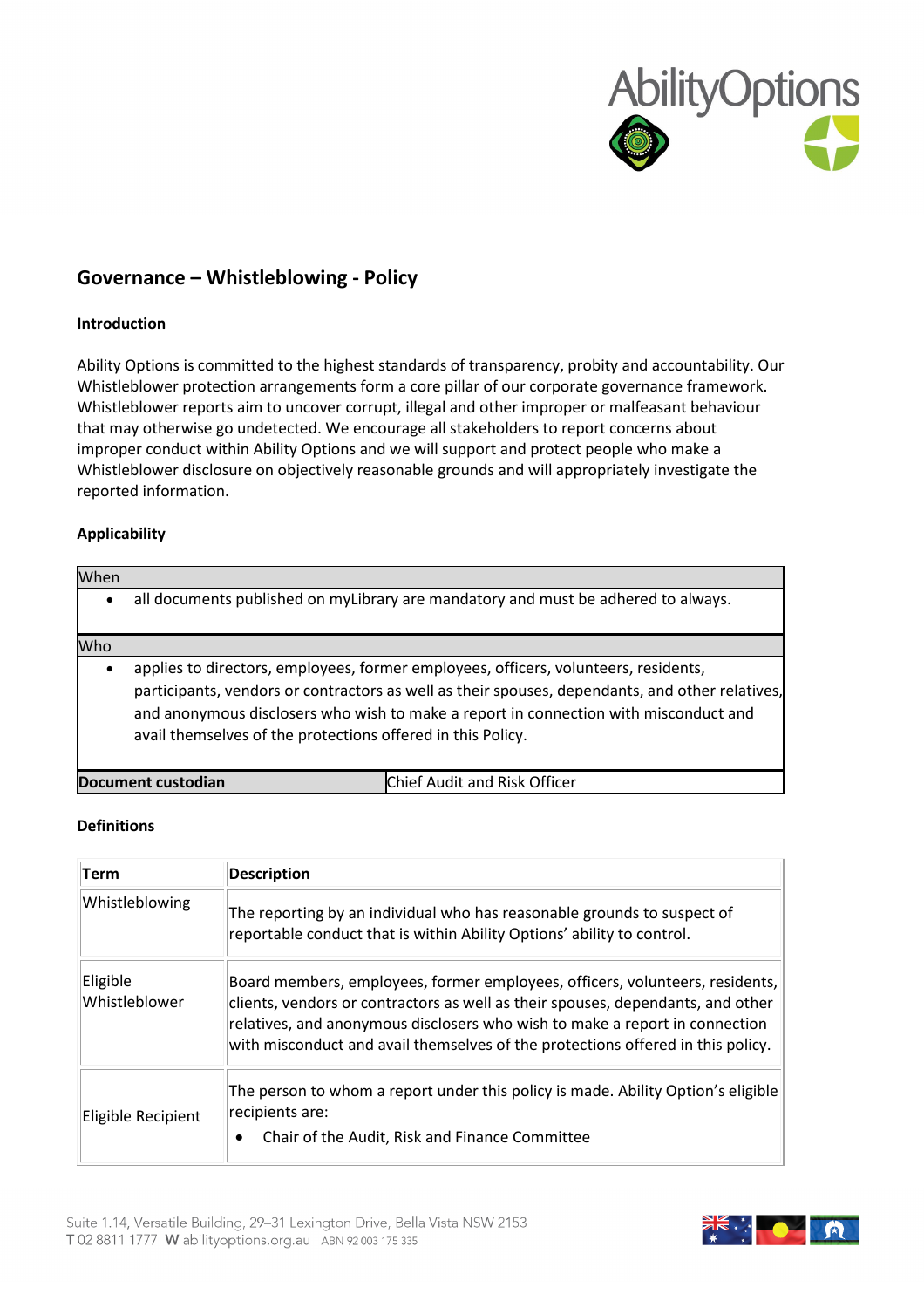

|                                                 | Chair of the Quality and Outcomes Committee                                                                                                                                                                                                                                                                                                                                                                                               |
|-------------------------------------------------|-------------------------------------------------------------------------------------------------------------------------------------------------------------------------------------------------------------------------------------------------------------------------------------------------------------------------------------------------------------------------------------------------------------------------------------------|
|                                                 | Chief Corporate Services Officer                                                                                                                                                                                                                                                                                                                                                                                                          |
|                                                 | Chief Quality, Practice and Outcomes Officer<br>$\bullet$                                                                                                                                                                                                                                                                                                                                                                                 |
|                                                 | Chief Audit and Risk Officer                                                                                                                                                                                                                                                                                                                                                                                                              |
|                                                 | External auditors appointed by Ability Options                                                                                                                                                                                                                                                                                                                                                                                            |
|                                                 | Dishonest, corrupt, illegal or fraudulent conduct.<br>$\bullet$                                                                                                                                                                                                                                                                                                                                                                           |
|                                                 | Conduct in breach of an Ability Options Policy                                                                                                                                                                                                                                                                                                                                                                                            |
| Misconduct                                      | Legal or regulatory non-compliance.                                                                                                                                                                                                                                                                                                                                                                                                       |
|                                                 | Substantial mismanagement of Ability Options' resources.                                                                                                                                                                                                                                                                                                                                                                                  |
|                                                 | Substantial mismanagement that involves a significant risk to health,<br>٠<br>safety or the environment.                                                                                                                                                                                                                                                                                                                                  |
| Whistleblower                                   | The person who has the responsibility to safeguard the interests of the<br>Whistleblower. To maintain independence from Ability Options' operations,<br>the WPOs include two Board members to whom complaints may be made, in<br>addition to three Executives. Ability Options' WPOs are:<br>Chair of the Audit, Risk and Finance Committee<br>٠                                                                                          |
| <b>Protection Officer</b><br>(WPO)              | Chair of the Quality and Outcomes Committee<br>٠                                                                                                                                                                                                                                                                                                                                                                                          |
|                                                 | Chief Corporate Services Officer                                                                                                                                                                                                                                                                                                                                                                                                          |
|                                                 | Chief Quality, Practice and Outcomes Officer                                                                                                                                                                                                                                                                                                                                                                                              |
|                                                 | Chief Audit and Risk Officer                                                                                                                                                                                                                                                                                                                                                                                                              |
| Whistleblower<br>Investigation<br>Officer (WIO) | The person responsible for the investigation of a report made under this<br>Policy, investigating the substance of the report and determining where there<br>is evidence in support of the matters raised. The WIO will be appointed by the<br>WPO at their discretion and may be an investigator external to Ability Options<br>depending on the nature of the allegations made and the person or persons<br>against whom they are made. |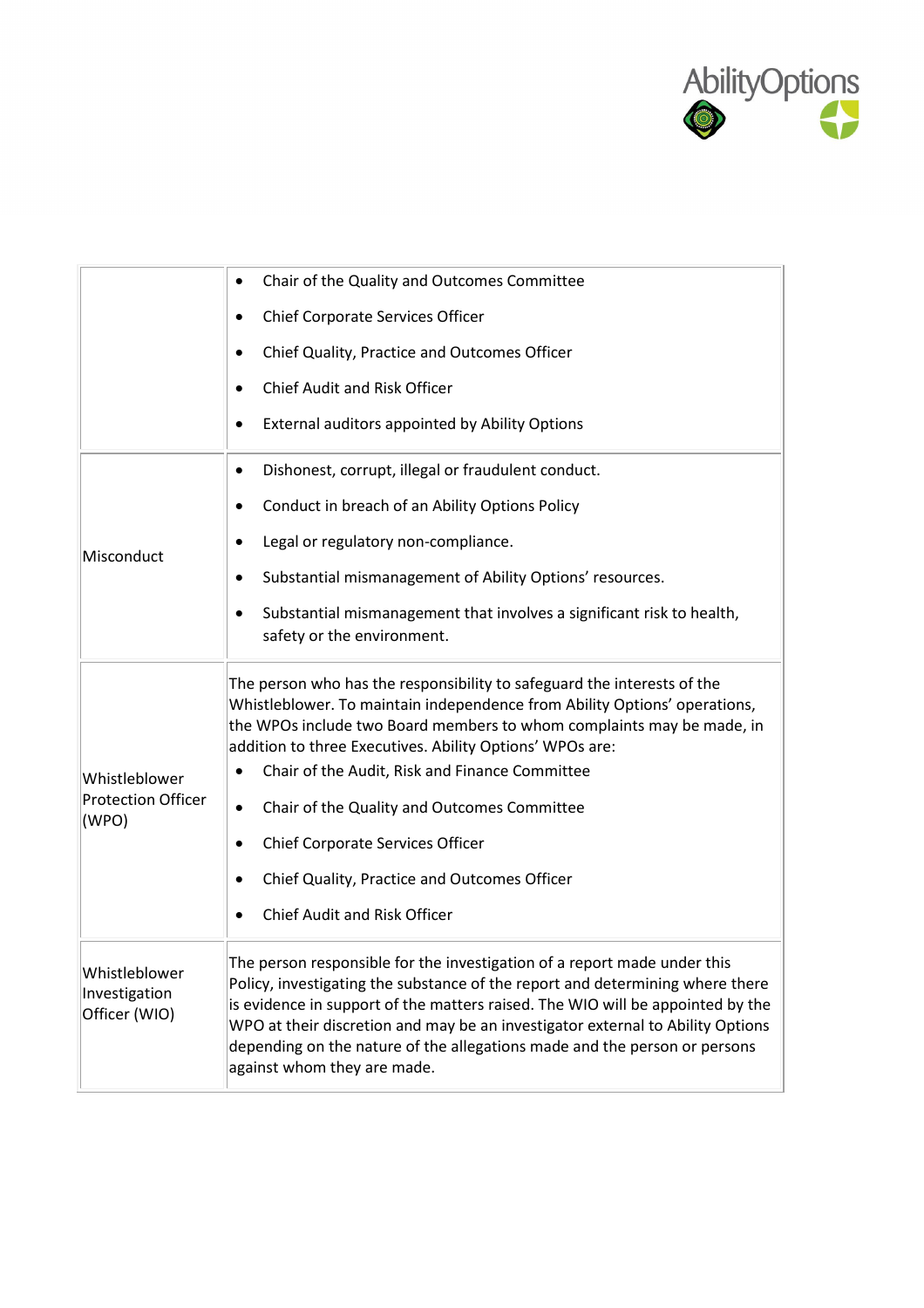

### **Purpose**

This policy addresses the following aims:

- to encourage disclosures of wrongdoing;
- to help deter wrongdoing, in line with our organisation's risk management and governance framework;
- to ensure individuals who disclose wrongdoing can do so safely, securely and with confidence that they will be protected and supported;
- to ensure disclosures are dealt with appropriately and on a timely basis;
- to provide transparency around our organisation's framework for receiving, handling and investigating disclosures;
- to support our organisation's values, code of conduct and/or ethics policy;
- to support our organisation's long-term sustainability and reputation; and
- to meet our organisation's legal and regulatory obligations.

This policy should be read in conjunction with the Ability Options Code of Conduct.

#### **Types of matters that can be disclosed**

This policy extends to any matters you may have about conduct or circumstances which have the potential to seriously impact Ability Options and its reputation, including potential or real

- Misconduct;
- An offence or a breach of law, such as theft, dealing in, or use of illicit drugs, violence or threatened violence, and criminal damage against property;
- Commonwealth offences punishable by imprisonment of 12 months or more;
- A miscarriage of justice;
- Damage to the environment;
- Unauthorised use of Ability Options funds;
- Fraud, corruption or misappropriation of funds;
- Failure to comply with, or breach of, legal or regulatory requirements.

Whistleblower reports do not replace other feedback or complaint mechanisms. Rather, they provide an avenue for discreetly reporting serious wrongdoing. A report solely about a personal work-related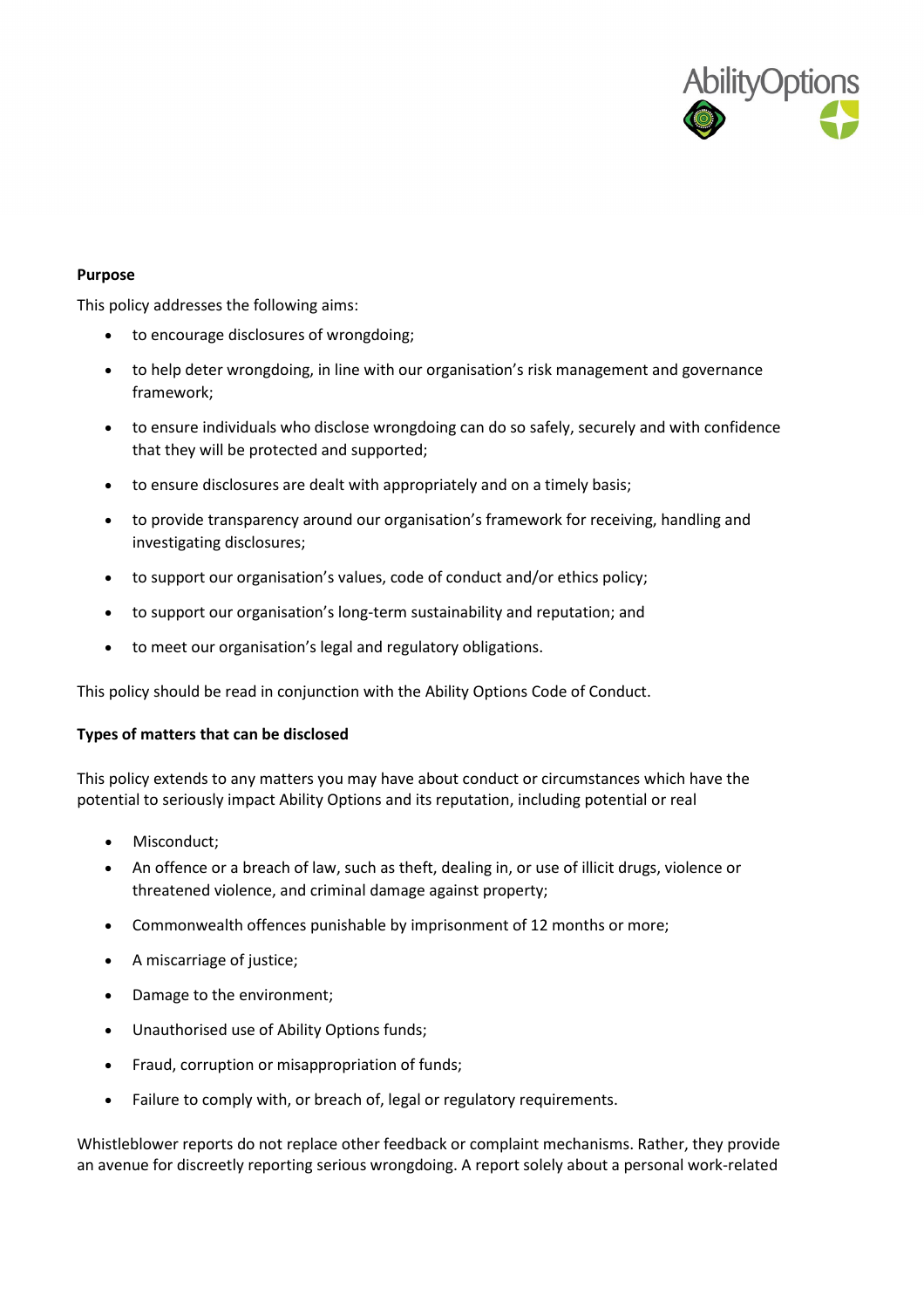

grievance is not covered by the protections. For other types of reporting see Quality - Management and Investigation of Incidents (and other Tickit Reports) - Policy.

# **Making a report**

If the nature of the matter is such that it is not appropriate to report through normal channels, or if the reporter has a reasonable concern about doing so, or if the matter has been previously reported under normal channels but the reporter believes no appropriate action has been taken, then a Whistleblower report is encouraged.

Whistleblower reports may be made anonymously, and anonymous disclosures will be protected, however Ability Option's preference is for the information to be provided where possible, to ensure a prompt investigation.

Ability Options will only share a whistleblower's identify or information likely to reveal the whistleblower's identity if:

- The whistleblower consents to the disclosure
- The disclosure is to a Commonwealth entity
- The disclosure is to a lawyer, with the purpose of obtaining legal advice
- Disclosures otherwise permitted by law, under the Corporations Act.

### **Conducting an investigation**

All reports made under this policy will be investigated with the objective of obtaining evidence that either substantiates or refutes the claims made by the Whistleblower.

The investigation will be conducted without bias and any person against whom an allegation has been made will be given the opportunity to respond.

The Whistleblower, the person who is the subject of the allegation and others as required, will be updated on the progress of the investigation and its outcomes in line with the **Quality - Management of Investigations - Process**.